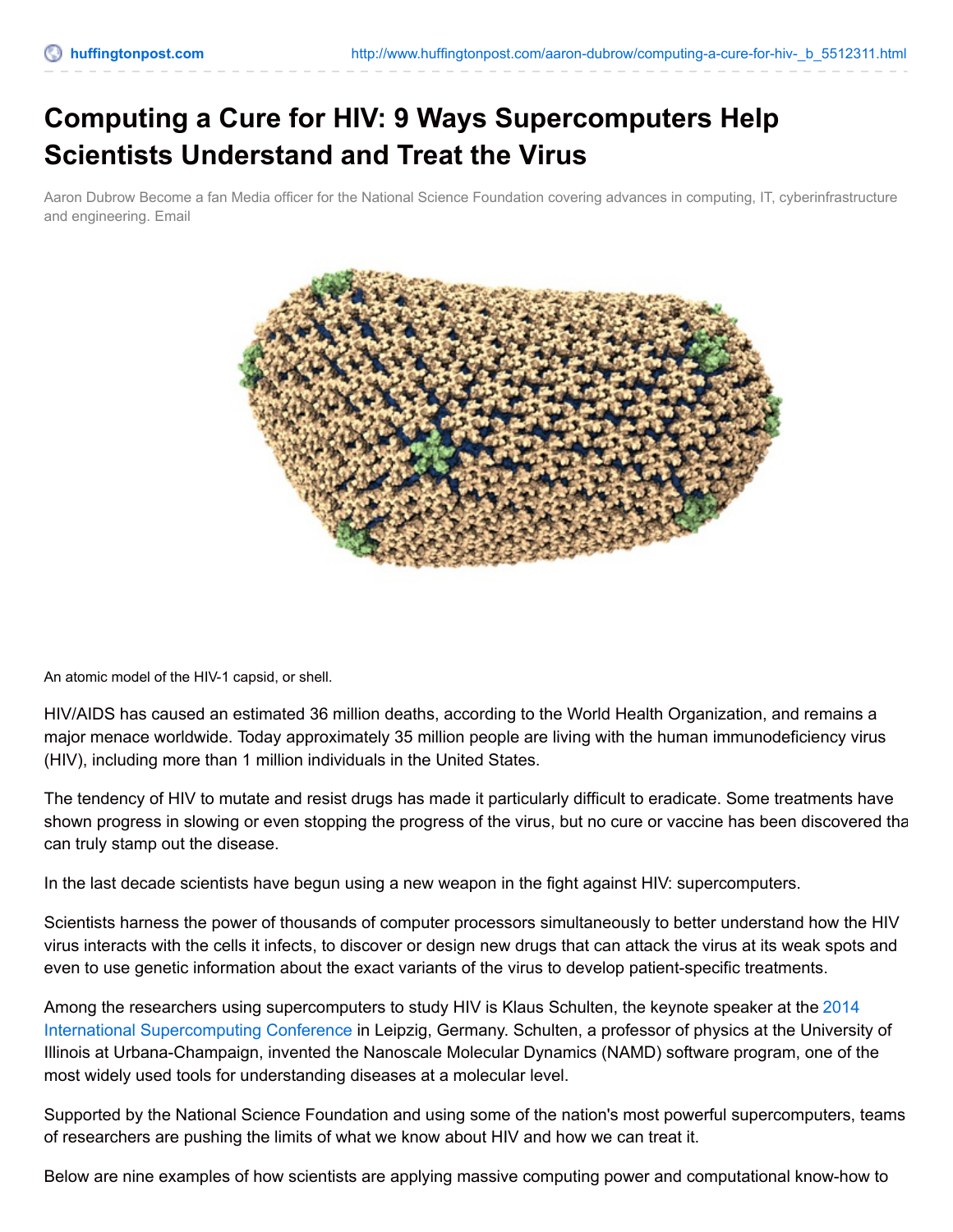#### combat the disease.

### **1) Modeling HIV: from atoms to actions**

An atomic-resolution simulation of the structure of the HIV capsid (credit: Theoretical and Computational Biophysics Group, University of Illinois Urbana-Champaign).

In order for HIV to infect non-dividing cells, the HIV virus must enter the cell and entice cellular proteins to act as chaperones, ushering the virus toward the cell nucleus and helping it integrate its genes into the cell's genome. This infection process offers opportunities for medical intervention and may suggest new HIV treatments. However the dynamics of the process can only be "observed" through computational modeling and simulation.

The size of the HIV capsid, or shell, combined with its irregular shape, had long prevented scientists from simulating the full capsid structure with adequate resolution. But researchers from Klaus Schulten's group at the University of Illinois at Urbana-Champaign, using the National Science Foundation-funded Blue [Waters](https://bluewaters.ncsa.illinois.edu/) supercomputer, [observed](http://www.ncbi.nlm.nih.gov/pmc/articles/PMC3729984/pdf/nihms500940.pdf) how the capsid interacts with drugs and host proteins at the atomic level. The model, consisting of about 1,300 proteins and 4 million atoms, is currently the largest entry in the Research Collaboratory for Structural Bioinformatics Protein Data Bank, a repository for the [three-dimensional](http://www.rcsb.org/pdb/home/home.do) structural data of large biological molecules.

#### **2) Discovery of hidden pocket in HIV protein leads to ideas for new inhibitors**

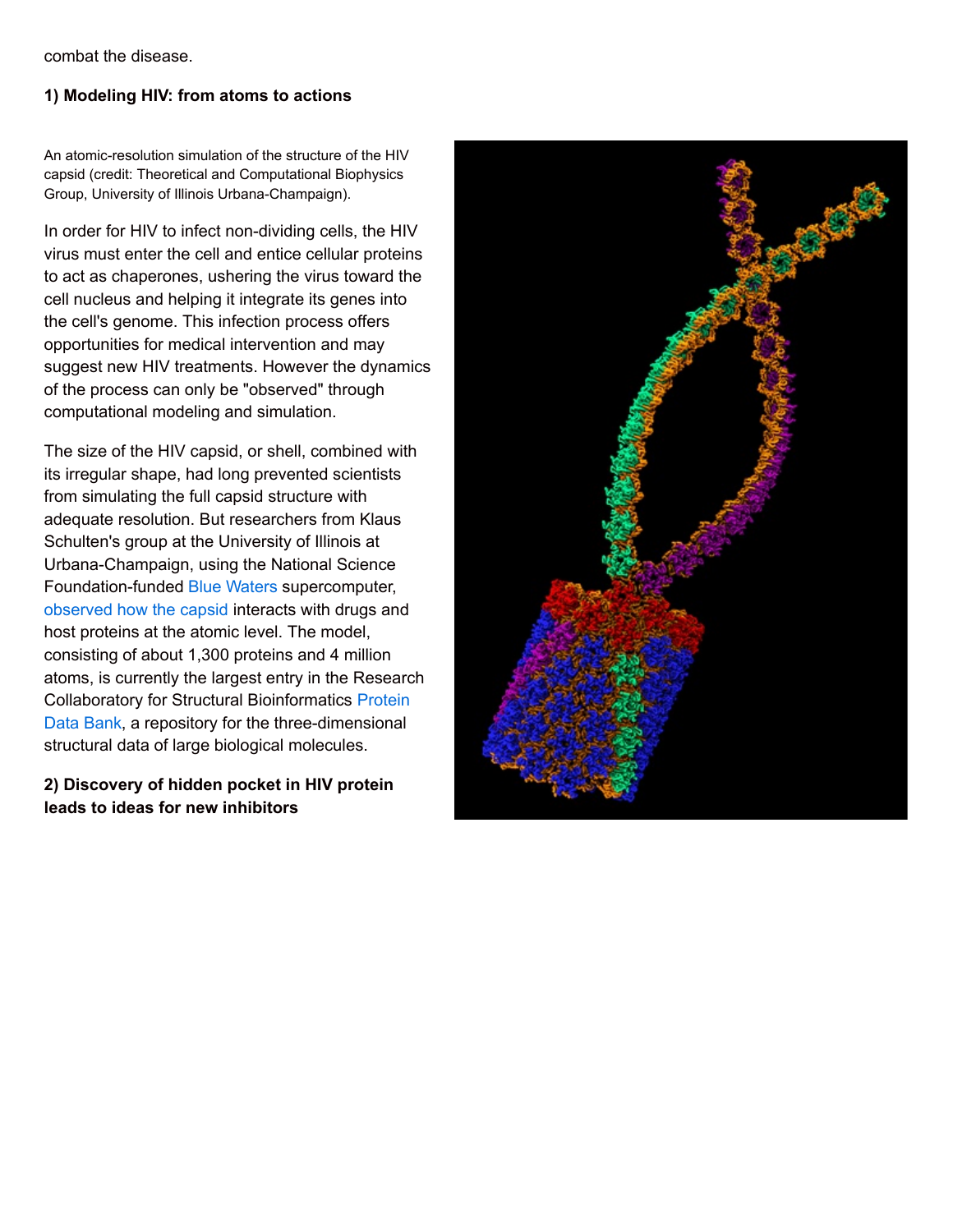

A hidden pocket within a vital HIV protein can be targeted by drugs that act as "molecular wedges" (credit: Anthony Ivetac, Sara E. Swift and J. Andrew McCammon, Department of Chemistry and Biochemistry, University of California at San Diego; John Naughton, Arturo Diaz and John A. T. Young, Nomis Center for Immunobiology and Microbial Pathogenesis, Salk Institute for Biological Studies; Paul L. Boyer and Stephen H. Hughes, HIV Drug Resistance Program, Center for Cancer Research, National Cancer Institute).

Researchers from the University of California San Diego, the Salk Institute for Biological Studies and the National Cancer Institute collaborated on an effort to discover new drug candidates to combat HIV.

With the help of the San Diego [Supercomputer](http://www.sdsc.edu/) Center, the scientists ran molecular simulations to capture the movements of a small pocket on the virus' surface that they believed could be targeted by drugs to prevent the replication of the virus. Using the pocket as a target, they virtually screened thousands of compounds and tested 16 for their ability to block HIV infection in human tissue cultures. Ultimately, they discovered two compounds that inhibit HIV replication and block the activity of reverse transcriptase as effectively as a leading FDA-approved drug, nevirapine. The researchers believe these compounds have the potential to develop into future drugs and are exploring them further.

### **3) Preventing HIV from reaching its mature state**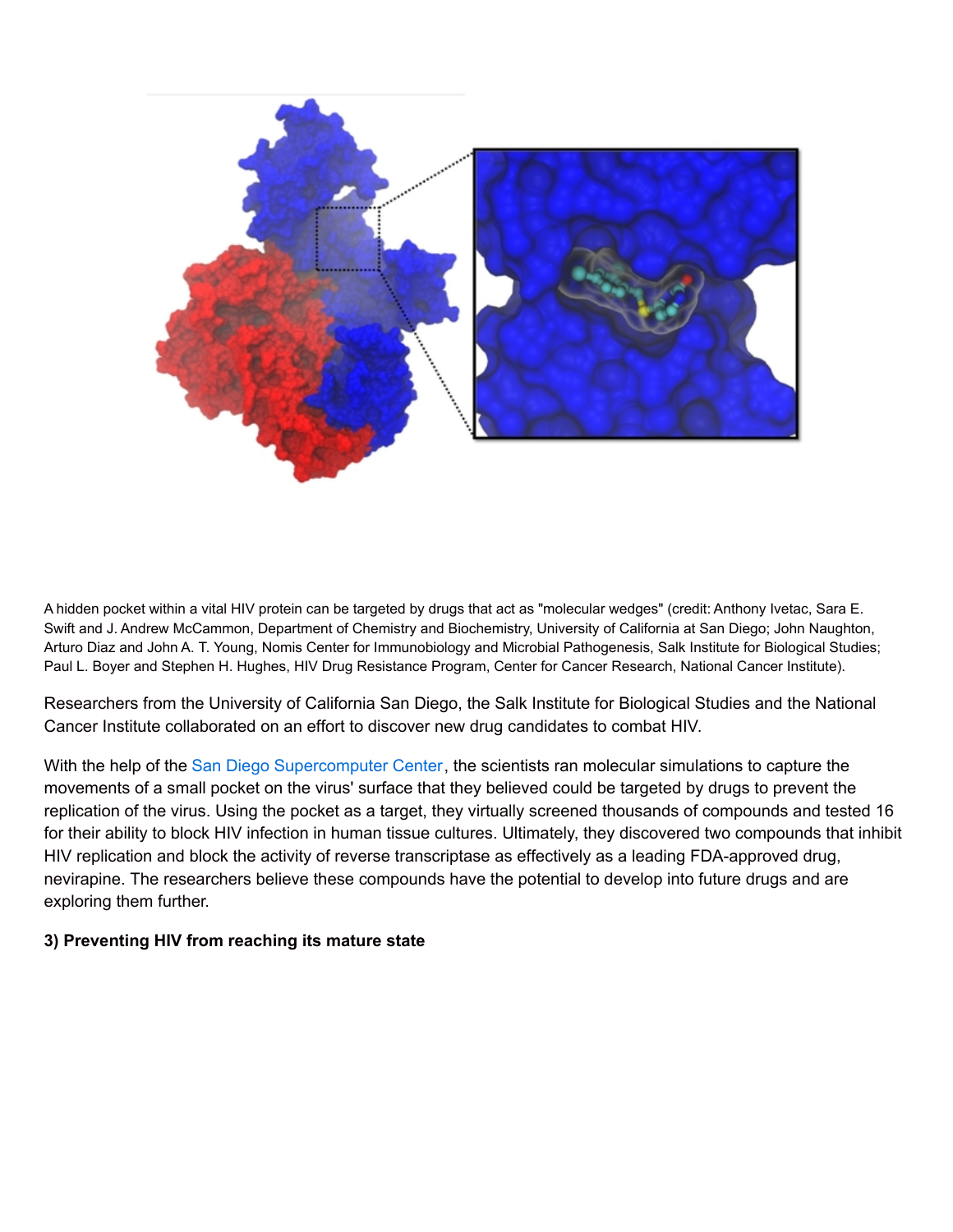Coarse-grained molecular model of a mature HIV-1 viral capsid shows its armor-like structure (credit: Gregory A. Voth, University of Chicago).

The mature capsid of the HIV virus comprises thousands of interlinked proteins that act like a suit of armor around the virus' genetic material. If this armor-like structure does not form, then the virus is unable to infect cells.

Researchers from the University of Chicago used the [Kraken](http://www.nics.tennessee.edu/computing-resources/kraken) supercomputers at the National Institution for [Computational](http://www.nics.tennessee.edu/) Science (NICS) to study how the mature HIV capsid formed. They found that the seemingly complicated behavior of the capsid's self-assembly was relatively simple once they understood the shape and behavior of the proteins that made it up. The work advanced our understanding of the HIV life cycle and is inspiring the development of new drugs to disrupt the virus' growth. Results appeared in the *[Biophysical](http://www.sciencedirect.com/science/article/pii/S0006349512010193) Journal* in October 2012.

**4) Crowdsourcing a cure**

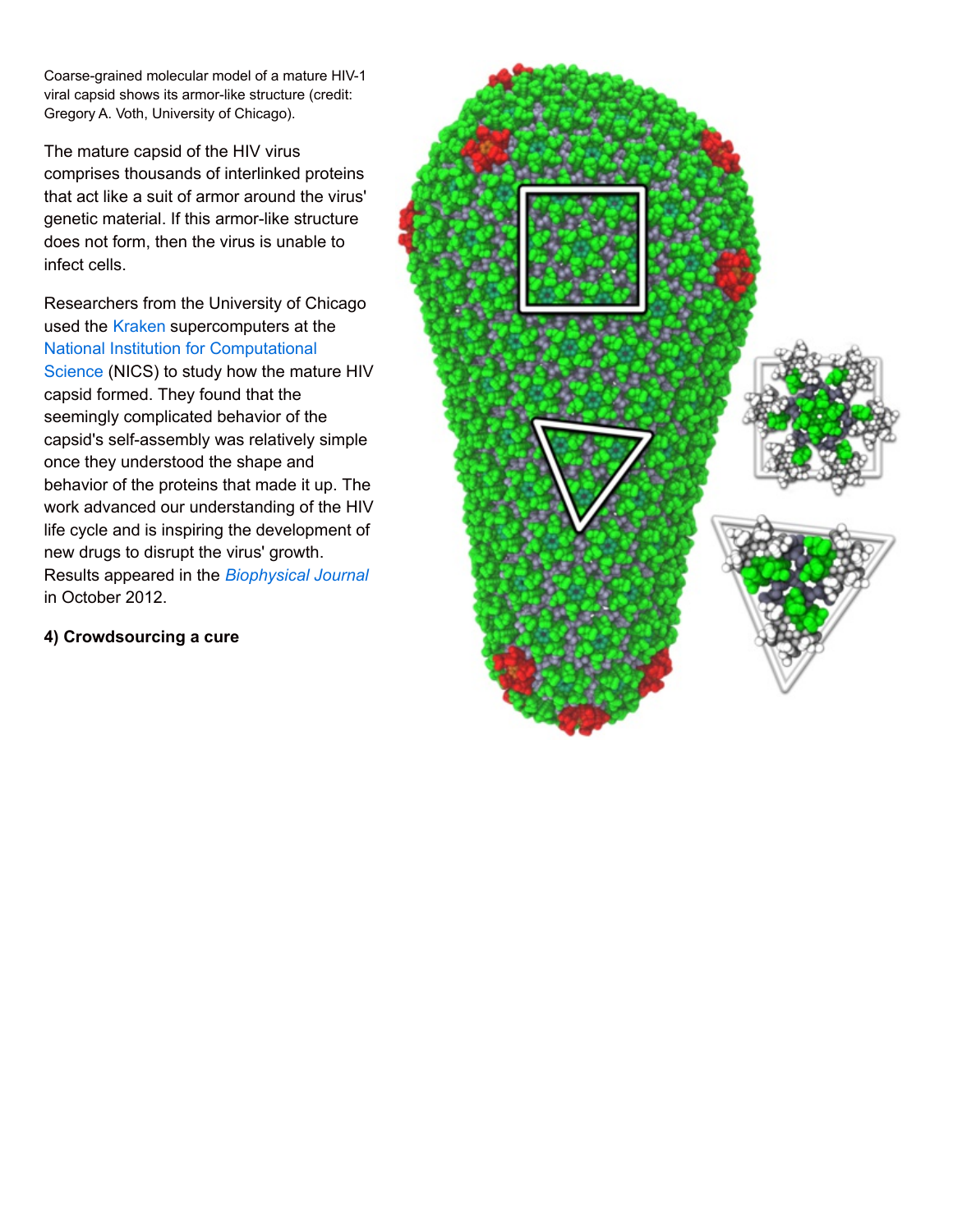

A screenshot of an active Foldit puzzle; the leaderboard shows the top score of each player/team (credit: University of Washington).

After scientists repeatedly failed to piece together the structure of a protein-cutting enzyme that plays an important role in HIV, they called on the players of [FoldIt](https://fold.it/portal/), an online puzzle video game, to find a solution. Using FoldIt "citizen scientists" were able to determine how the enzyme folded and solved the mystery of its [structure](http://www.scientificamerican.com/article/foldit-gamers-solve-riddle/). With further help from the game players, researchers were able to identify target drugs to neutralize the enzyme.

FoldIt is part of an experimental research project supported by NSF and developed by the University of Washington's Center for Game Science in collaboration with the UW Department of Biochemistry. The case of the crowdsourced protein structure serves as a critical example of how games with a purpose can solve real-world problems.

### **5) Virtual screening of HIV inhibitors**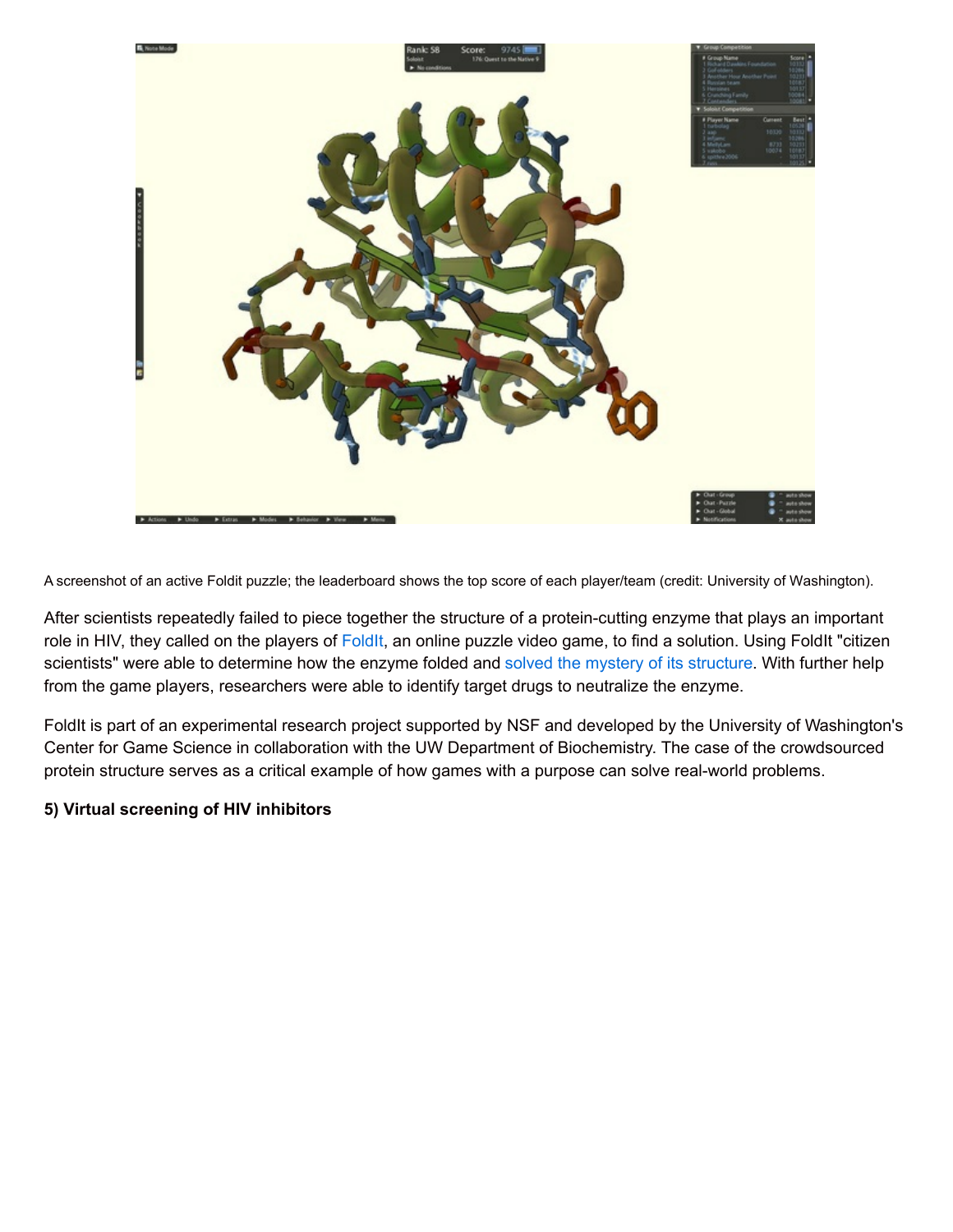

Scientists simulated two proteins that play a key role in HIV in order to find novel inhibitors (credit: Kwon YD, LaLonde JM, Yang Y, Elban MA, *et al.*).

A team of researchers from Pennsylvania used computer modeling and virtual screening, powered by supercomputers, to identify novel inhibitors of HIV and better understand how they react with the HIV virus. They focused on small molecules that block the interaction between the receptors on the surface of human cells and an important protein on the surface of the HIV envelope.

Using the [Blacklight](https://www.psc.edu/index.php/computing-resources/blacklight) system at the Pittsburgh [Supercomputing](http://www.psc.edu/) Center, the researchers virtually screened more than 10 million compounds to find small molecules that would be a good molecular fit for the protein that they were targeting. From the 10 million they identified six small-molecule, HIV-surface protein complexes that display unique modes of binding. Taken together they constitute what the researchers believe is a potent class of entry inhibitors against HIV.

# **6) Membrane effects**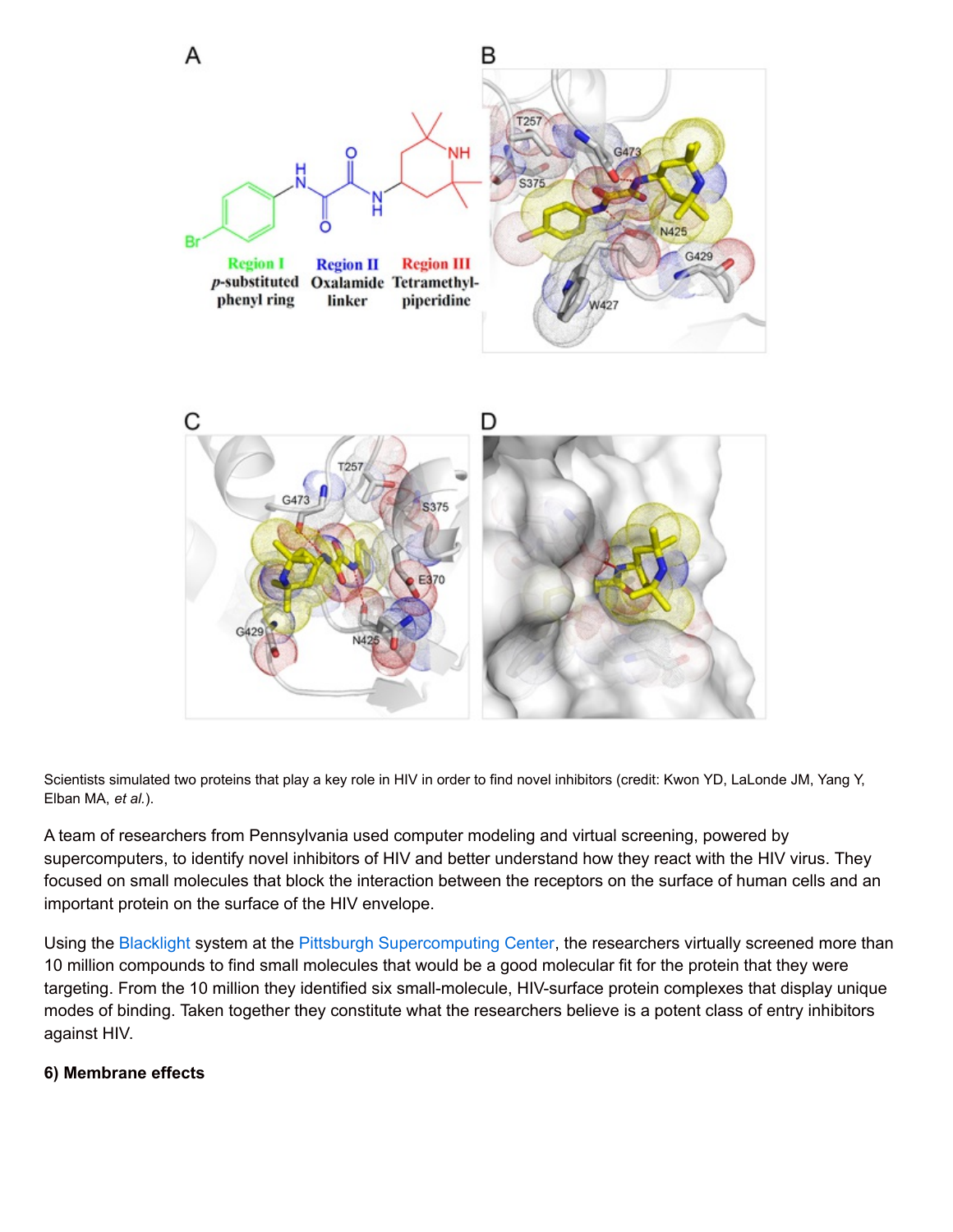The simulated structure of the HIV-1 viral assembly protein Gag (credit: Hirsh Nanda, National Institute of Standards and Technology).

Some proteins that anchor HIV to cell membranes are thought to promote the development of the virus. Researchers have found that combining experimental methods with computer simulations can reveal much about the cell-binding dynamics.

Hirsh Nanda of the National Institute of Standards and Technology leads a research team that studies the initial stages of the formation of new HIV virus particles in an infected cell. During these first steps, HIV proteins latch onto cell membranes.



Using the Kraken supercomputer at the National Institute for Computational Science, Nanda's team was able to study the forces that govern protein assemblies on membranes in far greater detail and much faster than if they were using their lab's computers. Kraken also greatly accelerated the analysis of experimental neutron-scattering data that they used to compare with simulations.

The [simulations](http://www.ncbi.nlm.nih.gov/pmc/articles/PMC3046808/) revealed that an important HIV surface protein simultaneously binds to the cell membrane and to viral RNA in order to change shape, and how another HIV protein transitions between compact and extended structures upon anchoring to the cell [membrane](http://www.ncbi.nlm.nih.gov/pubmed/24035710). These discoveries are inspiring new treatment approaches that center on membrane interactions.

## **7) Computing patient-specific treatment methods**

Scientists translate HIV sequence data into digitized information to rank HIV inhibitors (credit: Hugh Martin, Dave Wright and Peter Coveney, Centre for Computational Science, University College London).

Doctors know that there are many different strains of HIV, and that drugs for the disease do not have the same effects in all people. Subtle genetic differences between strains and among individuals lead to a range of treatment outcomes. Using the NSFsupported Kraken and Ranger supercomputers, researchers from University College London and Rutgers University determined the shape of a key protein involved in HIV infection in an individual patient and then ranked the drug molecules most likely to block the activity.

The project demonstrated how researchers might use genetic-sequencing techniques and massive computations to design patient-specific treatment protocols in near-real time. In the future it is expected that this type of patient-specific drug selection will become routine.



image courtesy CCS/UCL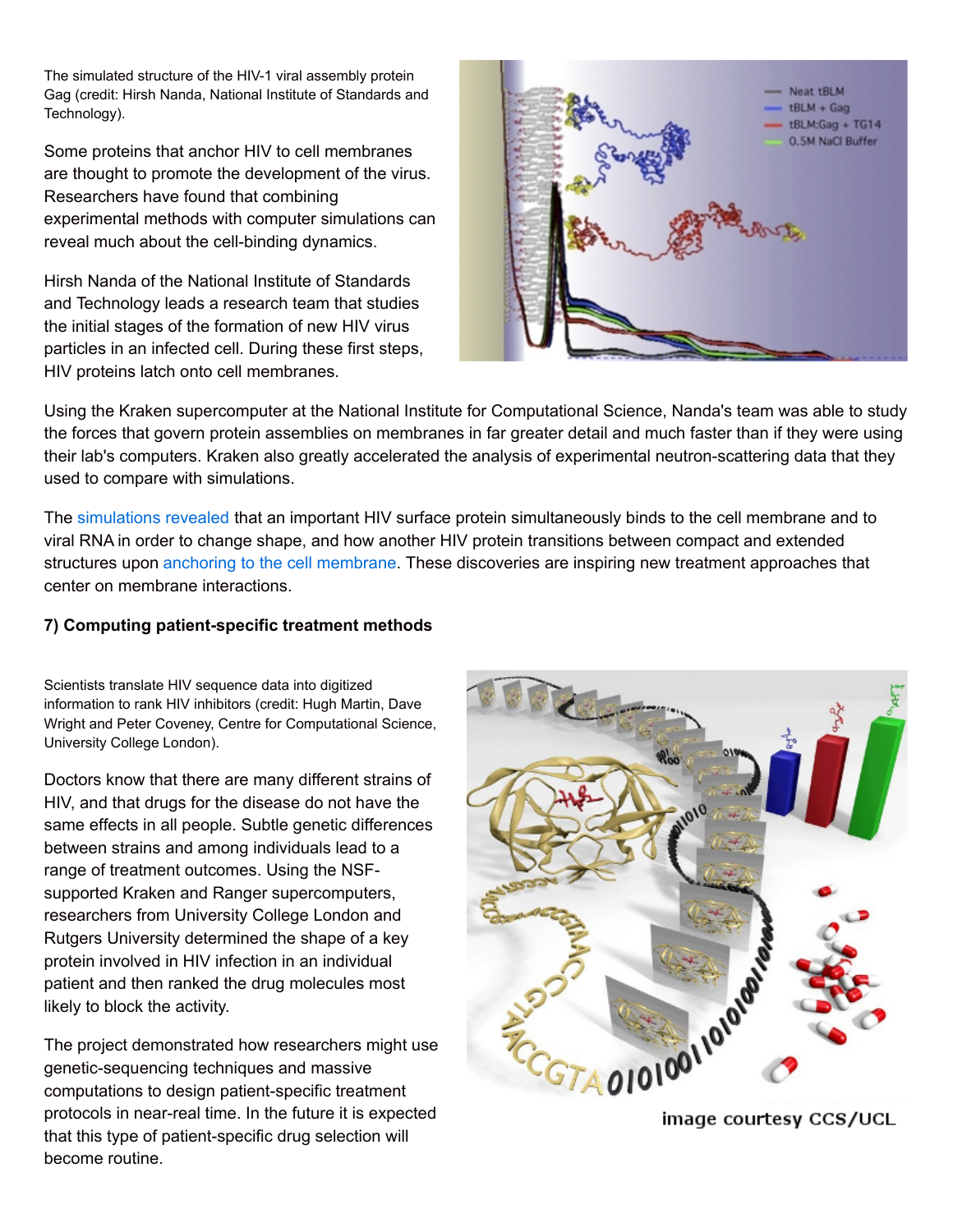The research was reported at the annual meeting of the American Association for the Advancement of Science and was published in the *Journal of Chemical Theory and [Computation](http://pubs.acs.org/doi/ipdf/10.1021/ct4007037)*.

### **8) Preparing the next generation to continue the fight**

Merrimack College undergraduates Daniel Laverty (back) and Dave Daniels (front) evaluating the hits from the virtual screening using PyMOL (credit: Jimmy Franco, Merrimack College).

At Merrimack College in Massachusetts, students are learning how to conduct virtual [screening](http://delivery.acm.org/10.1145/2490000/2484766/a5-toth.pdf?ip=128.150.122.145&id=2484766&acc=ACTIVE SERVICE&key=84AAAB53B5231383%2E4D4702B0C3E38B35%2E4D4702B0C3E38B35%2E4D4702B0C3E38B35&CFID=360063101&CFTOKEN=42400082&__acm__=1403201265_bce127993167669c4fd8fa41e789f818) using the [Stampede](https://www.tacc.utexas.edu/stampede/) [supercomputer](https://www.tacc.utexas.edu/) at the Texas Advanced Computing Center. Virtual screening uses computational methods to identify small molecules that are likely to bind to a known drug target, often a protein. The method has become a valuable tool for many biotechnology and pharmaceutical companies.

The activity exposes students to massive [computing](https://www.tacc.utexas.edu/news/feature-stories/2012/next-gen-chemists) resources and shows them a method of conducting science that few previously knew existed. It's one of many ways that educators around the nation are beginning to prepare students for the workforce of the future by incorporating computational techniques into their curriculum.

#### **9) A boy and the BEAST**